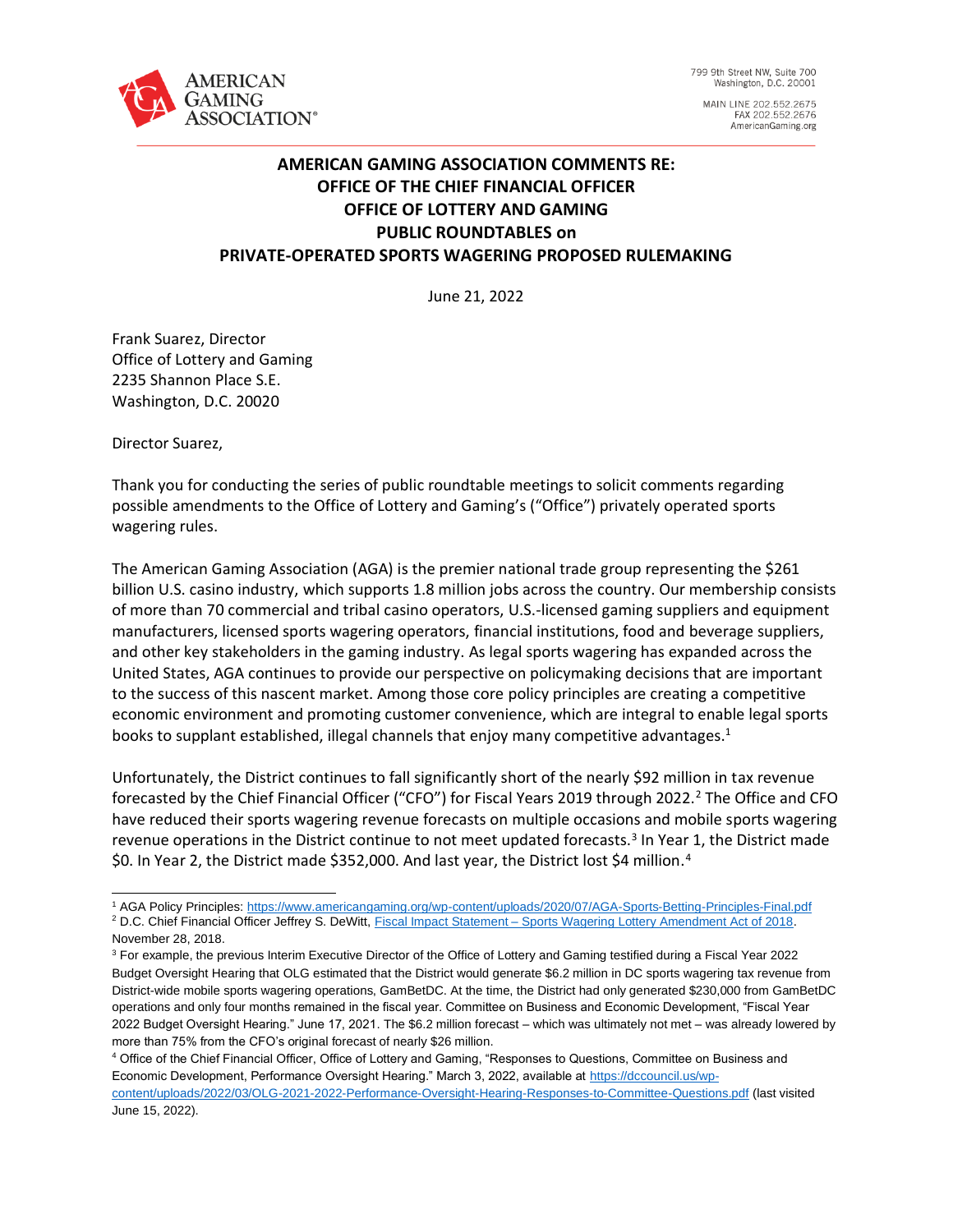## **Recommendation**: **promulgate regulations to license District-wide private mobile sports wagering operators**

The Office can improve the revenue figures through the privately-operated sports wagering rules process. The D.C. Code authorizes the Office to convert to a competitive, District-wide mobile sports wagering market without limit to the number of licenses issued, or through contract with a limited number of partners,<sup>5</sup> similar to its neighbors in Maryland and Virginia.

Currently, the Office's privately operated sports wagering rules do not authorize the Office to license private sports wagering operators to offer a mobile sports wagering product to District consumers outside of the premises of licensed Class A and Class B facilities.<sup>6</sup> As highlighted below, the District could have generated millions in tax revenue last year with District-wide private mobile wagering operations. Compared to other jurisdictions that have legalized mobile sports wagering – even after adjusting for population – the District's revenue figures are underperforming and consumers are wagering three times more in person than on a mobile device, which is the inverse trend of any other jurisdiction with mobile sports wagering. With Virginia's mobile sports wagering operations live and Maryland on track to launch mobile within a year, the revenue figures are likely to be absorbed even more by neighboring jurisdictions with multiple mobile sports wagering options available to consumers once they cross state lines.

### *Fiscal Year 2021*

It is clear from the past three years of data provided by the Office that the District would have generated significantly more revenue had the Office licensed mobile sports wagering operators to operate across the District as opposed to limiting mobile sports wagering by private operators to Class A and Class B locations. For example, a recent report by the Office of the District of Columbia Auditor examined sports wagering revenue figures from Illinois<sup>7</sup> and Colorado – which went live with mobile sports wagering within the same period as the District and license multiple private, online sports wagering operators – and found the two states experienced substantial spikes during the peak 2020 football season and an overall increasing trend while the District's mobile sports wagering revenue remained mostly flat.<sup>8</sup>

For Fiscal Year 2021, conservative estimates suggest the District would have generated anywhere from \$3.6 million to \$5.7 million in tax revenue from mobile sports wagering as opposed to a \$4 million loss under the current framework. According to prominent gaming research company Eilers & Krejcik, the District is projected to only generate approximately \$29 million in gross gaming revenue under a retail only model.<sup>9</sup> That estimated number is virtually identical to what the District generated in Fiscal Year 2021 – \$29.3 million – despite the availability of a mobile sports wagering option for customers. Eilers &

<sup>5</sup> D.C. Code § 36–621.11(a)(2).

<sup>6</sup> 66 DCR 11598 (August 30, 2019).

<sup>&</sup>lt;sup>7</sup> It is worth highlighting that Illinois' revenue figures were significantly higher than the District's – including after adjusting for population – despite an in-person registration requirement for mobile sports wagering customers, which was only eliminated this past March. *See* Public Act 102-0689 (December 17, 2021).

<sup>8</sup> Office of the District of Columbia Auditor, "D.C. Sports Gambling Fails to Meet Expectations." September 9, 2021, available at [https://dcauditor.org/report/d-c-sports-gambling-fails-to-meet-expectations/.](https://dcauditor.org/report/d-c-sports-gambling-fails-to-meet-expectations/)

<sup>9</sup> Eilers & Krejcik Gaming, "Legal Sports Betting: Defining The U.S. Opportunity." Updated January 2021.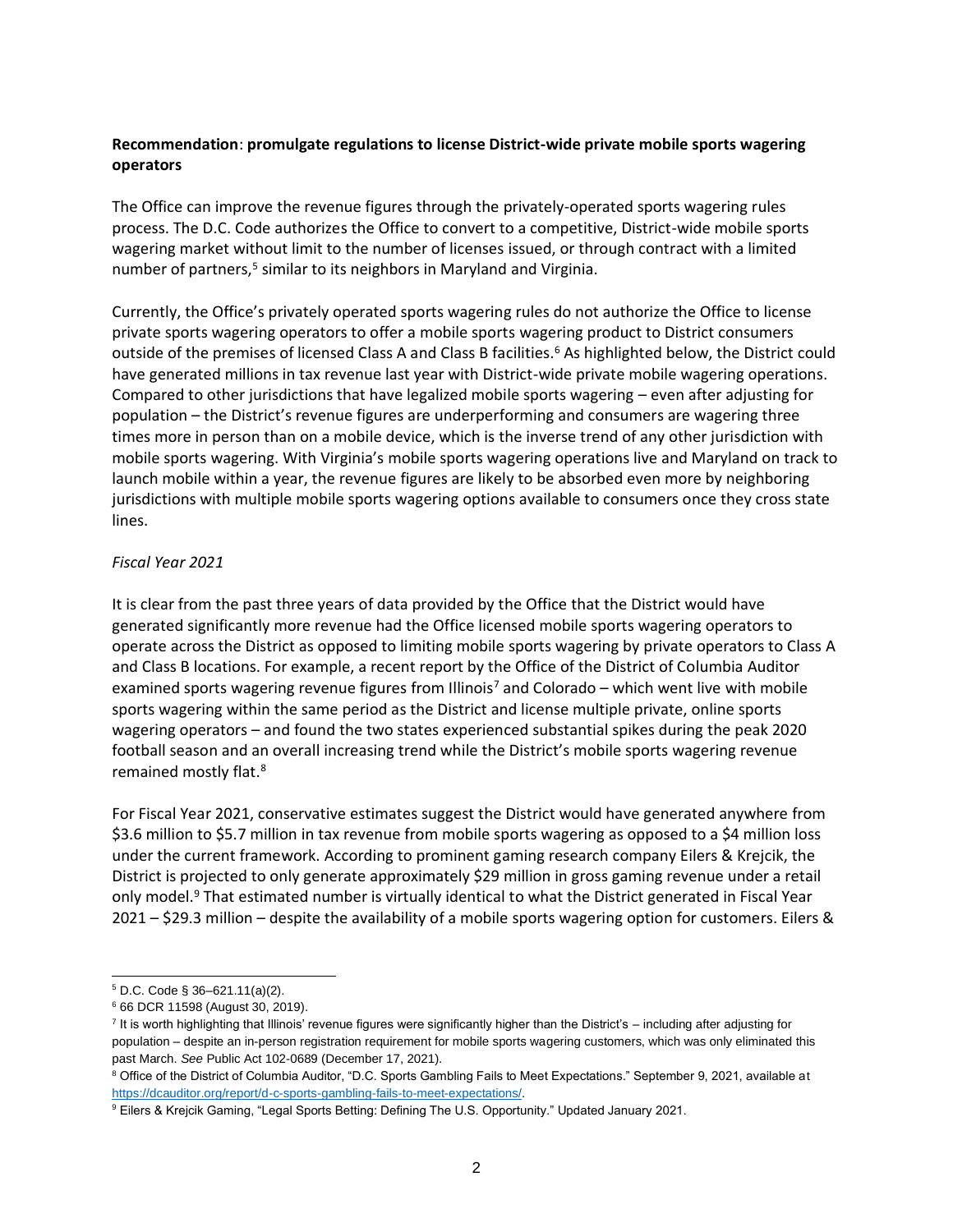Krejcik predicts the District will generate over \$47.1 million in gross gaming revenue – a 67% increase – if the District permits private operators to operate District-wide mobile sports wagering apps.<sup>10</sup>

#### *Revenue Comparison with other States (September 2021 – April 2022)*

In comparing the District's sports wagering revenue figures with four other states – Colorado, Iowa, Virginia and West Virginia – one thing is clear: the District is not maximizing revenue, even when the figures are adjusted for population. The explanation lies in the mobile sports wagering marketplace.

In most jurisdictions with a fully mobile and competitive market over 80% of wagers and gross gaming revenue comes from mobile sports wagering. And that was the trend for sports wagering prior to the pandemic. Conversely, in 2021 less than 25% of the amount wagered in the District of Columbia was done so on GamBetDC, the only District-wide mobile sports wagering app. The reasons for the anomaly have been widely documented, and include less favorable odds $^{11}$  and poor consumer ratings of the app itself.<sup>12</sup> If the Office licensed private mobile sports wagering operators, such as those licensed for inperson mobile sports wagering at Class A and Class B facilities, the District would generate significantly more revenue.

| <b>State</b>            | <b>Launch Date</b>                                  | Pop.  | <b>Mobile</b><br><b>Operators</b><br>#) | <b>Handle</b>   | <b>Mobile</b><br>(%) | <b>GGR</b><br><b>(taxable)</b><br>revenue) |
|-------------------------|-----------------------------------------------------|-------|-----------------------------------------|-----------------|----------------------|--------------------------------------------|
| Colorado                | May 1, 2020                                         | 5.75M | 26                                      | \$3.75B         | 98.73%               | \$217.8M                                   |
| D.C.                    | May 28, 2020                                        | 700K  |                                         | \$164.19/<br>5M | <b>24.66%</b>        | \$16.8M                                    |
| Iowa                    | Aug. 15, 2019                                       | 3.17M | 18                                      | \$1.98B         | 90.07%               | \$95M                                      |
| <b>Virginia</b>         | Jan. 21, 2021                                       | 8.51M | 13                                      | \$3.31B         | 100%                 | \$277.5M                                   |
| West<br><b>Virginia</b> | Aug. 30, 2018 (Retail)<br>Aug. 26, 2019<br>(Mobile) | 1.79M | 6                                       | \$481.1M        | 81%                  | \$34M                                      |

*Surrounding Jurisdictions (Virginia and Maryland)*

The District is now bordered by two states that have legalized mobile sports wagering: Virginia and Maryland. Both states permit up to 19 and 60 direct mobile sports wagering licenses, respectively.

<sup>10</sup> *Id*.

<sup>11</sup> Matt Bonesteel and Neil Greenberg, "At first glance, the D.C. sports gambling site is a bad bet." *The Washington Post*, May 28, 2020, available at<https://www.washingtonpost.com/sports/2020/05/28/first-glance-dc-sports-gambling-site-is-bad-bet/> (last visited June 15, 2022).

<sup>&</sup>lt;sup>12</sup> GambetDC: Sportsbook, Intralot's mobile sports betting app, has a 1.5 rating on the Apple App store. App Store Preview, available a[t https://apps.apple.com/us/app/gambetdc-sportsbook/id1504138199](https://apps.apple.com/us/app/gambetdc-sportsbook/id1504138199) (last visited June 15, 2022).